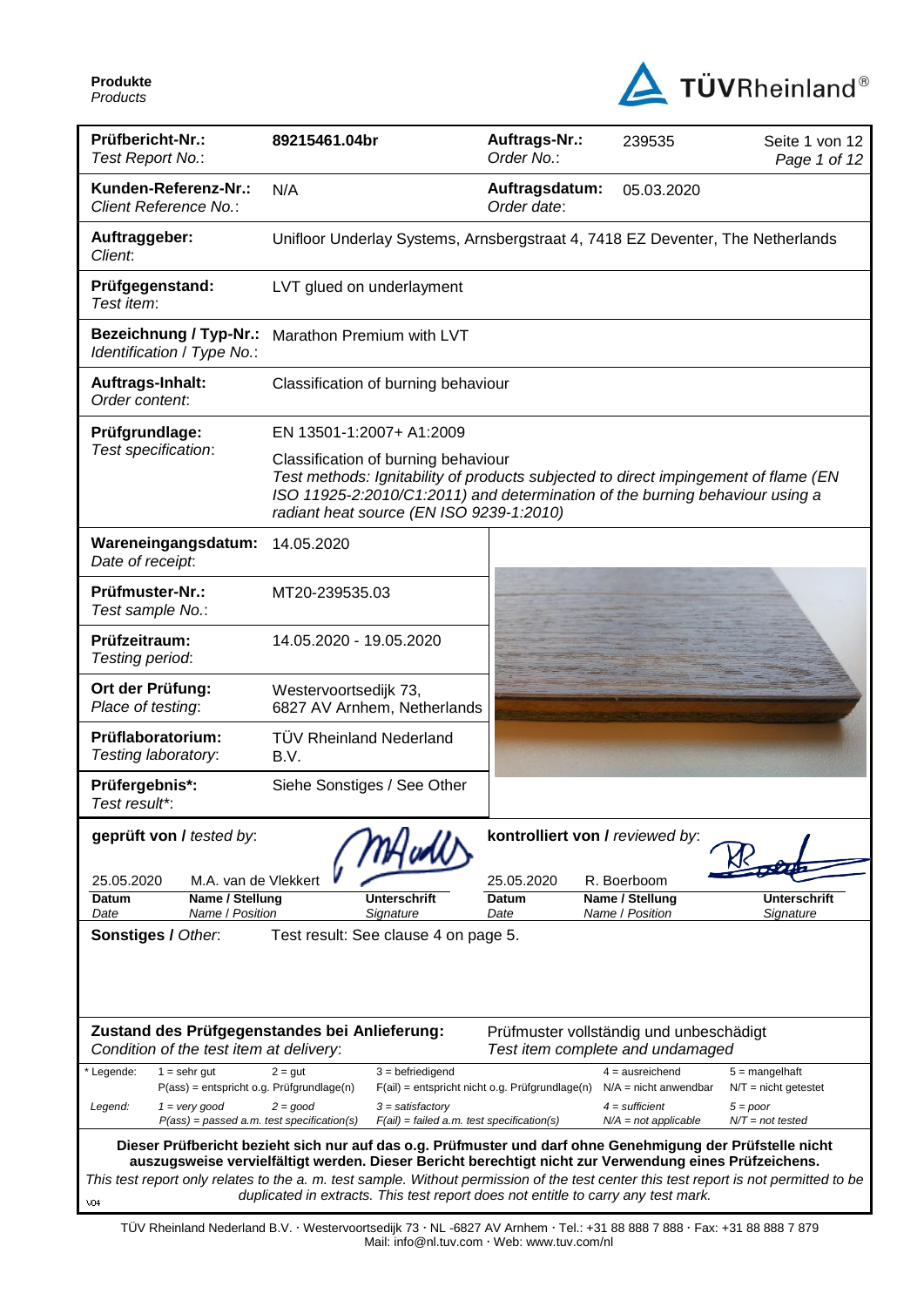

## **Prüfbericht-Nr.: 89215461.04br** *Test Report No.*:

Seite 2 von 12 *Page 2 of 12*

## **Liste der verwendeten Prüfmittel** *List of used test equipment*

| Prüfmittel<br>Test equipment       | Prüfmittel-Nr. / ID-Nr.<br>Equipment No. / ID-No. | Nächste Kalibrierung<br>Next calibration |
|------------------------------------|---------------------------------------------------|------------------------------------------|
| <b>Flooring Radiant Panel</b>      | A00929                                            | 20.08.2020                               |
| Anemometer                         | A01989                                            | 26.09.2020                               |
| <b>Scales</b>                      | A00769                                            | 14.09.2020                               |
| Thickness gauge                    | A00904                                            | 17.01.2021                               |
| Metal ruler 1                      | A01759                                            | 12.12.2020                               |
| Vertical ignitability test cabinet | A01576                                            | N/A                                      |
| Stopwatch                          | A01699                                            | 11.12.2020                               |
| Metal reference plate              | A00813                                            | 12.12.2020                               |
|                                    |                                                   |                                          |
|                                    |                                                   |                                          |
|                                    |                                                   |                                          |
|                                    |                                                   |                                          |
|                                    |                                                   |                                          |
|                                    |                                                   |                                          |
|                                    |                                                   |                                          |
|                                    |                                                   |                                          |
|                                    |                                                   |                                          |
|                                    |                                                   |                                          |
|                                    |                                                   |                                          |
|                                    |                                                   |                                          |
|                                    |                                                   |                                          |
|                                    |                                                   |                                          |
|                                    |                                                   |                                          |
|                                    |                                                   |                                          |
|                                    |                                                   |                                          |
|                                    |                                                   |                                          |
|                                    |                                                   |                                          |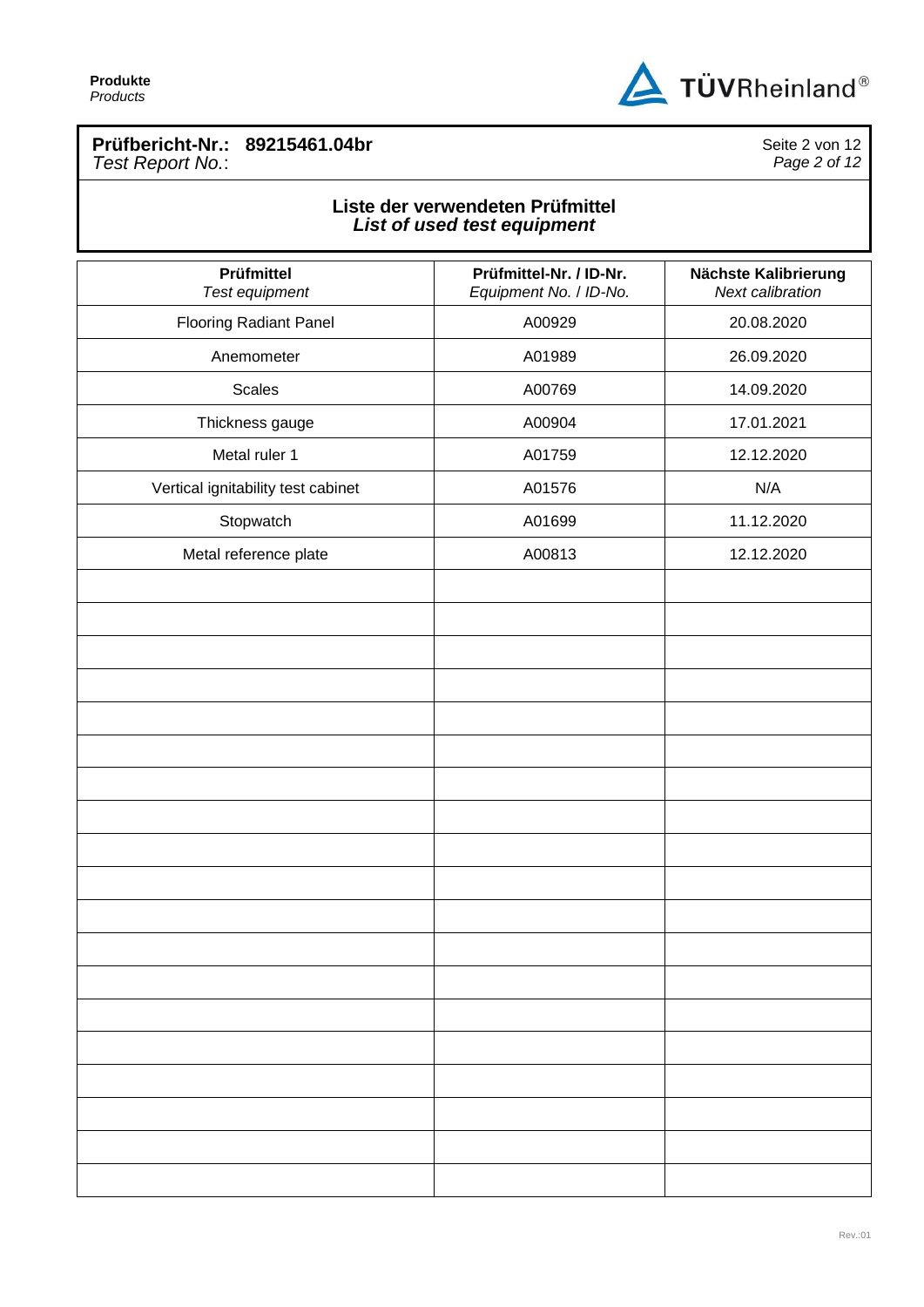

### **Prüfbericht-Nr.: 89215461.04br** *Test Report No.*:

Seite 3 von 12 *Page 3 of 12*

#### **Produktbeschreibung** *Product description*

| Product identity                                   | Marathon Premium with LVT* | Upper floor                                     | LVT 2.5 mm MFLOR* |
|----------------------------------------------------|----------------------------|-------------------------------------------------|-------------------|
| Glue                                               | Eurocol 640*               |                                                 |                   |
| * applicants declaration                           |                            |                                                 |                   |
| Figure 1, Picture of the received sample (surface) |                            | Figure 2, Picture of the received sample (back) |                   |
|                                                    |                            |                                                 |                   |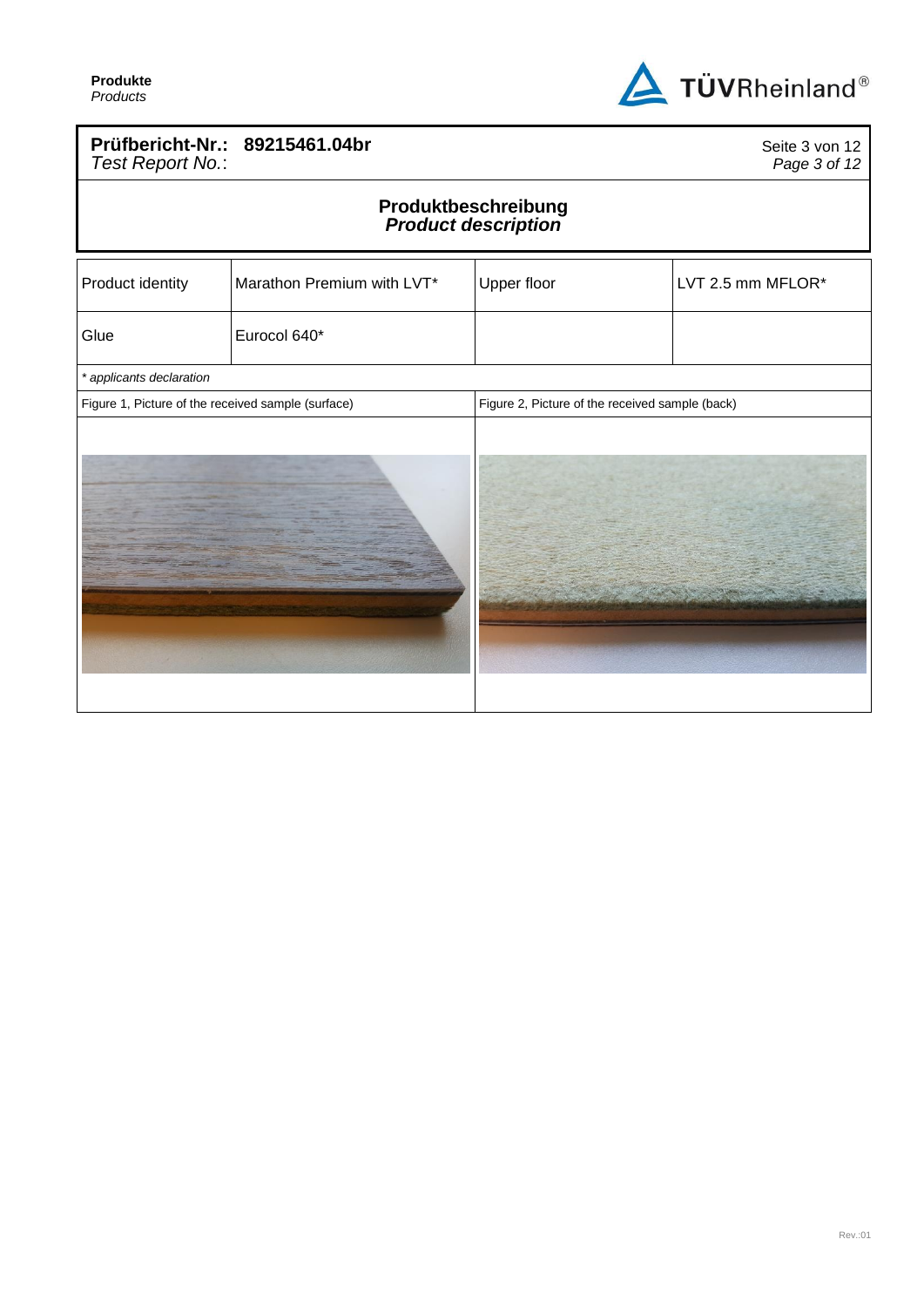

|                | Prüfbericht-Nr.: 89215461.04br<br>Test Report No.:                                                                                                                                                                                                                              |                                                                                                                        |                                               | Seite 4 von 12<br>Page 4 of 12 |
|----------------|---------------------------------------------------------------------------------------------------------------------------------------------------------------------------------------------------------------------------------------------------------------------------------|------------------------------------------------------------------------------------------------------------------------|-----------------------------------------------|--------------------------------|
| Absatz         | EN 13501-1:2007+ A1:2009                                                                                                                                                                                                                                                        |                                                                                                                        | Messergebnisse - Bemerkungen                  | Bewertung                      |
| Clause         | Anforderungen - Prüfungen / Requirements - Tests                                                                                                                                                                                                                                |                                                                                                                        | <b>Measuring results - Remarks</b>            | Evaluation                     |
| 1              | Construction data (indicative) of the product obtained by the testlaboratory after pre-<br>conditioning<br>01-4.3-P.02-322-WI01                                                                                                                                                 |                                                                                                                        |                                               |                                |
|                | Test condition                                                                                                                                                                                                                                                                  |                                                                                                                        | 23 ± 2°C and 50 ± 4% relative humidity        |                                |
|                | Pre conditioning, duration                                                                                                                                                                                                                                                      |                                                                                                                        | $\geq$ 48 h & until constant mass is achieved |                                |
|                | Total thickness (mm)                                                                                                                                                                                                                                                            | 11.4                                                                                                                   |                                               |                                |
|                | Total mass (g/m <sup>2</sup> )                                                                                                                                                                                                                                                  | 8010                                                                                                                   |                                               |                                |
|                | Density (kg/m <sup>3</sup> )                                                                                                                                                                                                                                                    | 702                                                                                                                    |                                               |                                |
|                | Note: the determined construction data are used for determination of constant mass, the used testmethod is not in accordance<br>with the determination of construction data according the specification standard. Therefore the testresults should be handled as<br>indicative. |                                                                                                                        |                                               |                                |
|                |                                                                                                                                                                                                                                                                                 |                                                                                                                        |                                               |                                |
| $\overline{2}$ | Ignitability of products subjected to direct impingement of flame<br>EN ISO 11925-2.2010/C1.2011                                                                                                                                                                                |                                                                                                                        |                                               |                                |
|                | Date of testing                                                                                                                                                                                                                                                                 | 19.05.2020                                                                                                             |                                               |                                |
|                | Pre-conditioning, climate                                                                                                                                                                                                                                                       |                                                                                                                        | 23 ± 2°C and 50 ± 4% relative humidity        |                                |
|                | Pre-conditioning, duration                                                                                                                                                                                                                                                      |                                                                                                                        | $\geq$ 48 h & until constant mass is achieved |                                |
|                | Description of substrate                                                                                                                                                                                                                                                        | Fibre cement board, thickness $8 \pm 2$ mm,<br>density 1800 $\pm$ 200 kg/m <sup>3</sup> conforming to EN<br>13238:2010 |                                               |                                |
|                | Flame application                                                                                                                                                                                                                                                               | Surface                                                                                                                |                                               |                                |
|                | Flame application time (s)                                                                                                                                                                                                                                                      | 15                                                                                                                     |                                               |                                |
|                | Requirements according EN 13501-1:2007+A1:2009                                                                                                                                                                                                                                  | See clause 5                                                                                                           |                                               |                                |
|                | Test result(s)                                                                                                                                                                                                                                                                  |                                                                                                                        |                                               |                                |
|                | Orientation*                                                                                                                                                                                                                                                                    |                                                                                                                        | N/A                                           |                                |
|                | Test sample                                                                                                                                                                                                                                                                     | 1                                                                                                                      | $\overline{c}$                                | 3                              |
|                | Ignition of the sample                                                                                                                                                                                                                                                          | Yes                                                                                                                    | Yes                                           | Yes                            |
|                | Flame tip reached 150 mm above the application point                                                                                                                                                                                                                            | <b>No</b>                                                                                                              | <b>No</b>                                     | <b>No</b>                      |
|                | Duration after application when the flame tip reached the<br>150 mm above the application point (s)                                                                                                                                                                             | N/A                                                                                                                    | N/A                                           | N/A                            |
|                | Extent of damaged area, length (mm)                                                                                                                                                                                                                                             | 25                                                                                                                     | 23                                            | 21                             |
|                | Extent of damaged area, width (mm)                                                                                                                                                                                                                                              | 12                                                                                                                     | 12                                            | 12                             |
|                | <b>Material melts</b>                                                                                                                                                                                                                                                           | Yes                                                                                                                    | Yes                                           | Yes                            |
|                | Shrinks away from flame without being ignited                                                                                                                                                                                                                                   | No                                                                                                                     | No                                            | No                             |
|                | After glowing                                                                                                                                                                                                                                                                   | No                                                                                                                     | No                                            | No                             |
|                | Flaming droplets/particles which caused ignition of filter<br>paper                                                                                                                                                                                                             | No                                                                                                                     | No                                            | No                             |
|                | * No length or width direction applicable.                                                                                                                                                                                                                                      |                                                                                                                        |                                               |                                |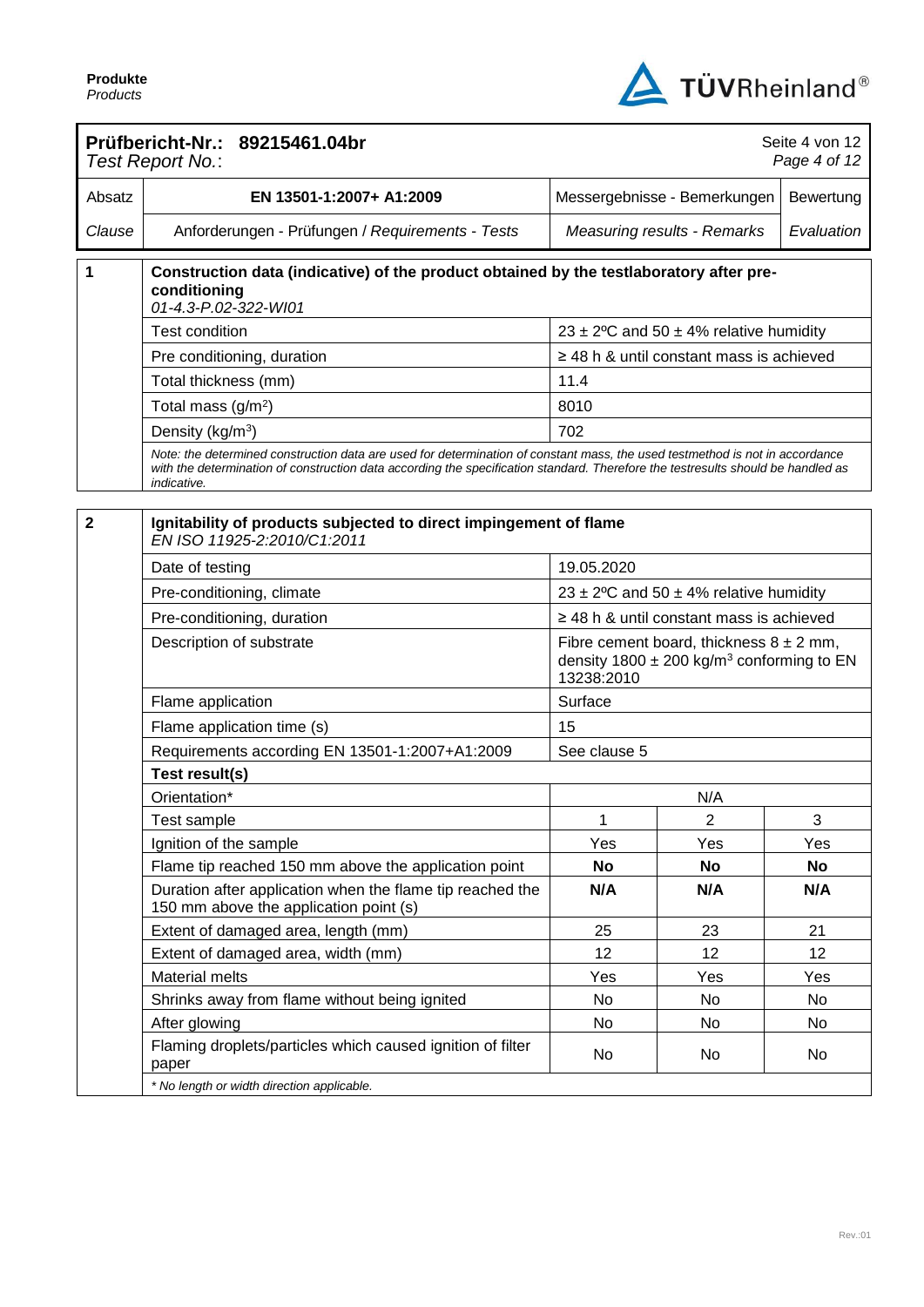

|        | Prüfbericht-Nr.: 89215461.04br<br>Test Report No.:                                                                                                                                                                                                                                                                                                                                                                                                                                                                                                                                                   |                                                               |                                                                                                          |            | Seite 5 von 12<br>Page 5 of 12 |  |
|--------|------------------------------------------------------------------------------------------------------------------------------------------------------------------------------------------------------------------------------------------------------------------------------------------------------------------------------------------------------------------------------------------------------------------------------------------------------------------------------------------------------------------------------------------------------------------------------------------------------|---------------------------------------------------------------|----------------------------------------------------------------------------------------------------------|------------|--------------------------------|--|
| Absatz | EN 13501-1:2007+ A1:2009                                                                                                                                                                                                                                                                                                                                                                                                                                                                                                                                                                             | Messergebnisse - Bemerkungen                                  |                                                                                                          |            | Bewertung                      |  |
| Clause | Anforderungen - Prüfungen / Requirements - Tests                                                                                                                                                                                                                                                                                                                                                                                                                                                                                                                                                     | <b>Measuring results - Remarks</b>                            |                                                                                                          | Evaluation |                                |  |
| 3      | Determination of the burning behaviour using a radiant heat source<br>EN ISO 9239-1:2010                                                                                                                                                                                                                                                                                                                                                                                                                                                                                                             |                                                               |                                                                                                          |            |                                |  |
|        | Date of testing                                                                                                                                                                                                                                                                                                                                                                                                                                                                                                                                                                                      | 19.05.2020                                                    |                                                                                                          |            |                                |  |
|        | Pre-conditioning, climate                                                                                                                                                                                                                                                                                                                                                                                                                                                                                                                                                                            |                                                               | 23 ± 2°C and 50 ± 4% relative humidity                                                                   |            |                                |  |
|        | Pre-conditioning, duration                                                                                                                                                                                                                                                                                                                                                                                                                                                                                                                                                                           |                                                               | $\geq$ 48 h & until constant mass is achieved                                                            |            |                                |  |
|        | Description of substrate                                                                                                                                                                                                                                                                                                                                                                                                                                                                                                                                                                             | 13238:2010                                                    | Fibre cement board, thickness $8 \pm 2$ mm,<br>density 1800 $\pm$ 200 kg/m <sup>3</sup> conforming to EN |            |                                |  |
|        | Fixing method                                                                                                                                                                                                                                                                                                                                                                                                                                                                                                                                                                                        | The LVT is glued on the Marathon Premium<br>with Eurocol 640. |                                                                                                          |            |                                |  |
|        | Requirements according EN 13501-1:2007+ A1:2009                                                                                                                                                                                                                                                                                                                                                                                                                                                                                                                                                      | See clause 5                                                  |                                                                                                          |            |                                |  |
|        | Test result(s)                                                                                                                                                                                                                                                                                                                                                                                                                                                                                                                                                                                       |                                                               |                                                                                                          |            |                                |  |
|        | Test sample                                                                                                                                                                                                                                                                                                                                                                                                                                                                                                                                                                                          | 1                                                             | $\overline{2}$                                                                                           | 3          | Mean                           |  |
|        | Orientation*                                                                                                                                                                                                                                                                                                                                                                                                                                                                                                                                                                                         | N/A                                                           | N/A                                                                                                      | N/A        | N/A                            |  |
|        | Flame spread (cm)                                                                                                                                                                                                                                                                                                                                                                                                                                                                                                                                                                                    | 31                                                            | 30                                                                                                       | 20         | 27                             |  |
|        | CHF / HF-30 (kW/m <sup>2</sup> )                                                                                                                                                                                                                                                                                                                                                                                                                                                                                                                                                                     | 7.3                                                           | 7.5                                                                                                      | 9.4        | 8.1                            |  |
|        | Maximum light attenuation (%)                                                                                                                                                                                                                                                                                                                                                                                                                                                                                                                                                                        | 70.2                                                          | 76.9                                                                                                     | 72.6       | 73.2                           |  |
|        | Smoke production (%.min)                                                                                                                                                                                                                                                                                                                                                                                                                                                                                                                                                                             | 382                                                           | 366                                                                                                      | 295        | 348                            |  |
|        | * No length or width direction applicable.<br>Observations:<br>Specimen 1, 2, and 3: Flashing is observed.<br>Specimen 1, 2, and 3: Extinguished naturally before the end of the test duration.                                                                                                                                                                                                                                                                                                                                                                                                      |                                                               |                                                                                                          |            |                                |  |
| 4      | <b>Classification of burning behaviour</b><br>EN 13501-1:2007+A1:2009                                                                                                                                                                                                                                                                                                                                                                                                                                                                                                                                |                                                               |                                                                                                          |            |                                |  |
|        | The product, Marathon Premium with LVT, in relation to its reaction to fire behaviour is<br>classified:                                                                                                                                                                                                                                                                                                                                                                                                                                                                                              |                                                               |                                                                                                          |            | $B_{fl}$                       |  |
|        | The additional classification in relation to smoke production is:                                                                                                                                                                                                                                                                                                                                                                                                                                                                                                                                    |                                                               |                                                                                                          |            | s1                             |  |
|        | Reaction to fire classification : $B_{fl}$ – s1                                                                                                                                                                                                                                                                                                                                                                                                                                                                                                                                                      |                                                               |                                                                                                          |            |                                |  |
|        | Field of application<br>As a floor covering in accordance with the nominal product parameters given on page 3.<br>On end use substrates of classes A1 and A2-s1,d0 according to EN 13238:2010.<br>Marathon Premium with LVT, glued with Eurocol 640.                                                                                                                                                                                                                                                                                                                                                 |                                                               |                                                                                                          |            |                                |  |
|        | <b>Statements</b><br>This document does not represent type approval or certification of the product.<br>$\blacksquare$<br>The test results only relate to the behaviour of the test specimens of the examined product<br>$\overline{\phantom{a}}$<br>under the -particular conditions of the test in laboratory conditions; they are not intended to be<br>the sole criterion for assessing the potential fire hazard of the product in use.<br>The validity of this report will expire directly after alterations or modifications of the examined<br>product (combination)(s) and/or the criteria. |                                                               |                                                                                                          |            |                                |  |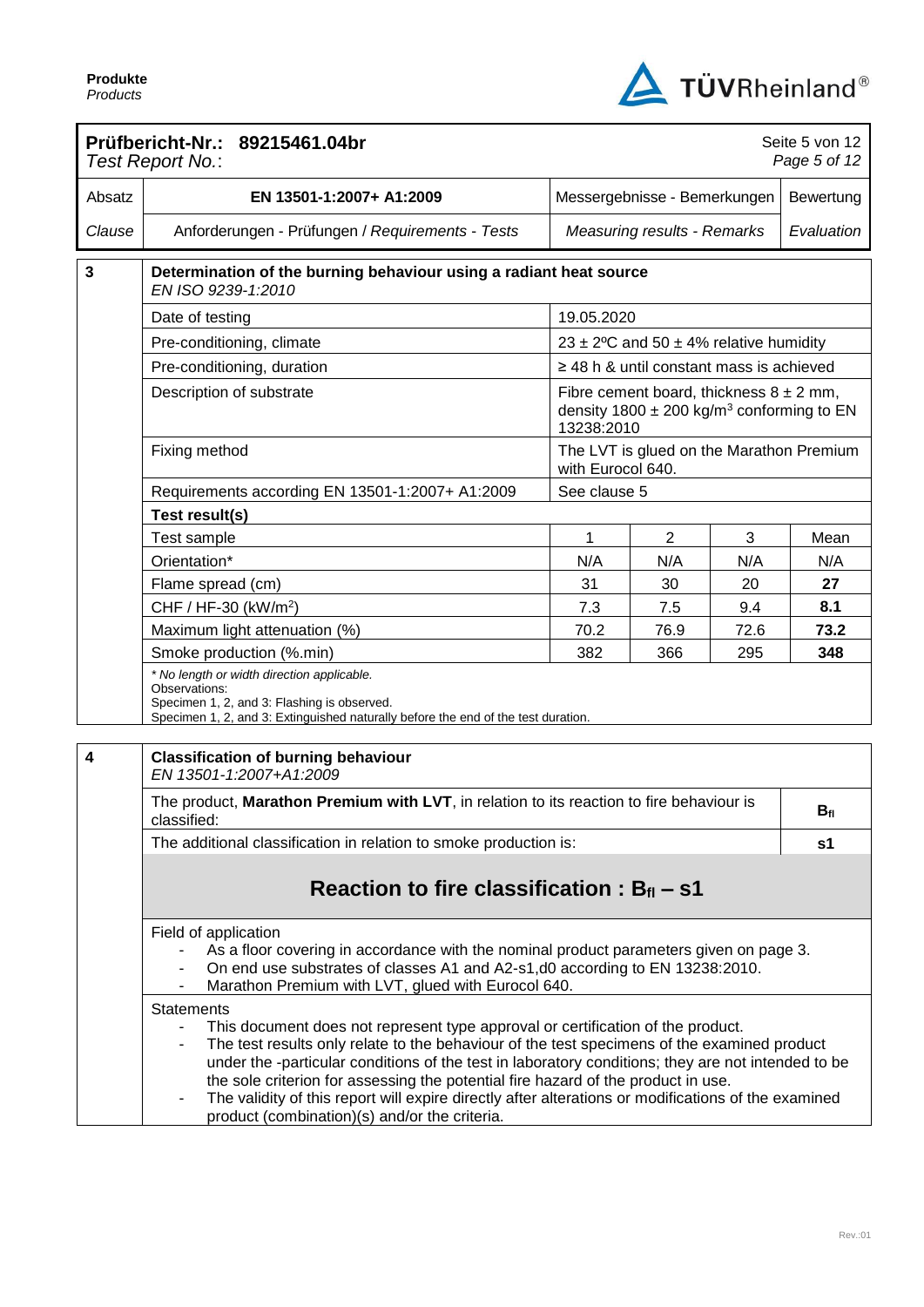

Seite 6 von 12

## **Prüfbericht-Nr.: 89215461.04br**

| Page 6 of 12<br>Test Report No.: |                                                  |                                          |            |  |
|----------------------------------|--------------------------------------------------|------------------------------------------|------------|--|
| Absatz                           | EN 13501-1:2007+ A1:2009                         | Messergebnisse - Bemerkungen   Bewertung |            |  |
| Clause                           | Anforderungen - Prüfungen / Requirements - Tests | <b>Measuring results - Remarks</b>       | Evaluation |  |

| $5\phantom{1}$ | EN 13501-1:2007+A1:2009                                                                                                                                                                                                                                                                                                                                                                                                                                                                                                                                                                                                |                                        | Potential classes of reaction to fire performance for floorings                                                                                       |                              |
|----------------|------------------------------------------------------------------------------------------------------------------------------------------------------------------------------------------------------------------------------------------------------------------------------------------------------------------------------------------------------------------------------------------------------------------------------------------------------------------------------------------------------------------------------------------------------------------------------------------------------------------------|----------------------------------------|-------------------------------------------------------------------------------------------------------------------------------------------------------|------------------------------|
|                | Class                                                                                                                                                                                                                                                                                                                                                                                                                                                                                                                                                                                                                  | Test method(s)                         | Classification criteria                                                                                                                               | Additional classifications   |
|                |                                                                                                                                                                                                                                                                                                                                                                                                                                                                                                                                                                                                                        | EN ISO 1182 a<br>and                   | $\Delta T \leq 30$ °C; and<br>$\Delta m \le 50$ %; and<br>$t_f = 0$ (i.e. no sustained flaming)                                                       |                              |
|                | $A1_{fl}$                                                                                                                                                                                                                                                                                                                                                                                                                                                                                                                                                                                                              | <b>EN ISO 1716</b>                     | $PCS \leq 2.0$ MJ/kg $a$ and<br>$PCS \leq 2.0$ MJ/m <sup>2 b</sup> and<br>$PCS \leq 1.4$ MJ/m <sup>2 c</sup> and<br>$PCS \leq 2.0$ MJ/kg <sup>d</sup> |                              |
|                |                                                                                                                                                                                                                                                                                                                                                                                                                                                                                                                                                                                                                        | EN ISO 1182 a<br>or                    | $\Delta T \le 50$ °C and<br>$\Delta m \le 50$ % and<br>$t_f \leq 20$ s                                                                                |                              |
|                | A2f1                                                                                                                                                                                                                                                                                                                                                                                                                                                                                                                                                                                                                   | <b>EN ISO 1716</b><br>and              | $PCS \leq 3.0$ MJ/kg a and<br>$PCS \leq 4.0$ MJ/m <sup>2 b</sup> and<br>$PCS \leq 4.0$ MJ/m <sup>2 c</sup> and<br>$PCS \leq 3.0$ MJ/kg d              |                              |
|                |                                                                                                                                                                                                                                                                                                                                                                                                                                                                                                                                                                                                                        | EN ISO 9239-1 e                        | CHF $\geq$ 8.0 kW/m <sup>2</sup>                                                                                                                      | Smoke production 9           |
|                |                                                                                                                                                                                                                                                                                                                                                                                                                                                                                                                                                                                                                        | EN ISO 9239-1 e<br>and                 | CHF $\geq$ 8.0 kW/m <sup>2</sup>                                                                                                                      | Smoke production 9           |
|                | $B_{fl}$                                                                                                                                                                                                                                                                                                                                                                                                                                                                                                                                                                                                               | EN ISO 11925-2 h:<br>Exposure = $15 s$ | $Fs \leq 150$ mm within 20 s                                                                                                                          | $\overline{\phantom{a}}$     |
|                |                                                                                                                                                                                                                                                                                                                                                                                                                                                                                                                                                                                                                        | EN ISO 9239-1 e<br>and                 | CHF $\geq$ 4.5 kW/m <sup>2</sup>                                                                                                                      | Smoke production 9           |
|                | $C_{fl}$                                                                                                                                                                                                                                                                                                                                                                                                                                                                                                                                                                                                               | EN ISO 11925-2 h:<br>Exposure = $15 s$ | $Fs \leq 150$ mm within 20 s                                                                                                                          | $\blacksquare$               |
|                |                                                                                                                                                                                                                                                                                                                                                                                                                                                                                                                                                                                                                        | EN ISO 9239-1 e<br>and                 | CHF $\geq$ 3.0 kW/m <sup>2</sup>                                                                                                                      | Smoke production 9           |
|                | $D_{fl}$                                                                                                                                                                                                                                                                                                                                                                                                                                                                                                                                                                                                               | EN ISO 11925-2 h:<br>Exposure = $15 s$ | $Fs \leq 150$ mm within 20 s                                                                                                                          |                              |
|                | $E_{fl}$                                                                                                                                                                                                                                                                                                                                                                                                                                                                                                                                                                                                               | EN ISO 11925-2 h:<br>Exposure = $15 s$ | $Fs \leq 150$ mm within 20 s                                                                                                                          | $\qquad \qquad \blacksquare$ |
|                | $F_{\rm fl}$                                                                                                                                                                                                                                                                                                                                                                                                                                                                                                                                                                                                           | No performance determined              |                                                                                                                                                       |                              |
|                | $\mathsf a$<br>For homogeneous products and substantial components of non-homogeneous products.<br>For any external non-substantial component of non-homogeneous products.<br>c<br>For any internal non-substantial component of non-homogeneous products.<br>d<br>For the product as a whole.<br>e<br>Test duration = 30 min.<br>f<br>Critical flux is defined as the radiant flux at which the flame extinguishes or the radiant flux after a test period of 30 min,<br>whichever is the lower (i.e. the flux corresponding with the furthest extent of spread of flame).<br>g<br>$s1$ = Smoke $\leq$ 750 % minutes; |                                        |                                                                                                                                                       |                              |
|                | $s2 = not s1$ .<br>h<br>attack.                                                                                                                                                                                                                                                                                                                                                                                                                                                                                                                                                                                        |                                        | Under conditions of surface flame attack and, if appropriate to the end use application of the product, edge flame                                    |                              |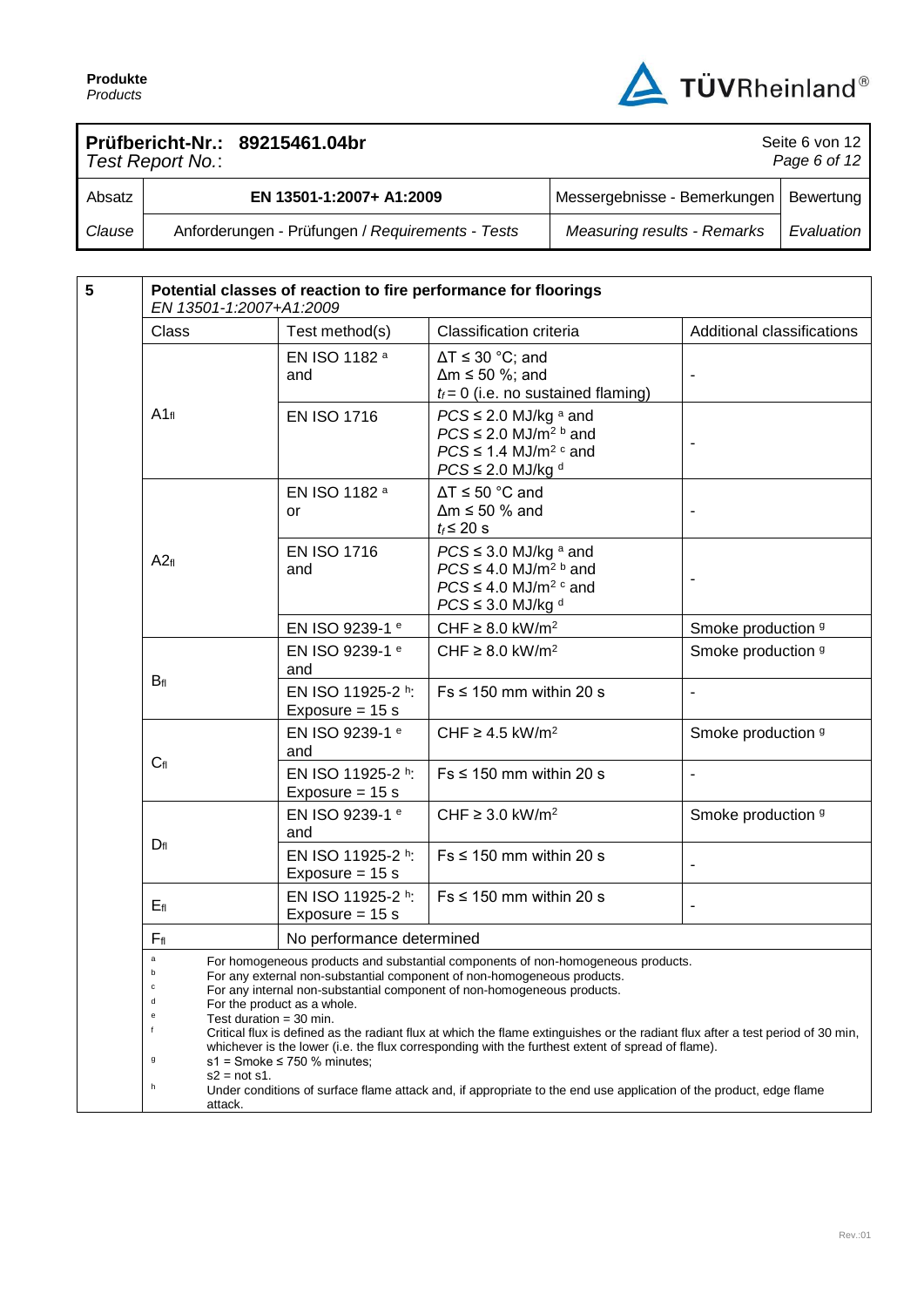**Produkte** *Products*



| Prüfbericht-Nr.: 89215461.04br<br>Seite 7 von 12<br>Page 7 of 12<br>Test Report No.: |  |                                                  |                                          |            |
|--------------------------------------------------------------------------------------|--|--------------------------------------------------|------------------------------------------|------------|
| Absatz                                                                               |  | EN 13501-1:2007+ A1:2009                         | Messergebnisse - Bemerkungen   Bewertung |            |
| Clause                                                                               |  | Anforderungen - Prüfungen / Requirements - Tests | <b>Measuring results - Remarks</b>       | Evaluation |

Report produced with the Fire Testing Technology FRPSoft software

page I

 $\bar{z}$ 

ï

# Flooring Radiant Panel Single Specimen Report

| Standard<br>Laboratory<br>Sponsor<br>Date of test                                                                                                                                                                                                                                                                                                                                                                             | : EN ISO 9239-1:2010<br>: Unifloor 89215461<br>: May 19 2020 | : TÜV Rheinland Nederland B.V.                                                                                                                                                                                                                  |
|-------------------------------------------------------------------------------------------------------------------------------------------------------------------------------------------------------------------------------------------------------------------------------------------------------------------------------------------------------------------------------------------------------------------------------|--------------------------------------------------------------|-------------------------------------------------------------------------------------------------------------------------------------------------------------------------------------------------------------------------------------------------|
| Specimen description<br>Test name<br>File name<br>Test number in series                                                                                                                                                                                                                                                                                                                                                       | ∵#1<br>:3                                                    | : Marathon Premium MT20-23935.03<br>: D:\FRPFILES\20050001.CSV                                                                                                                                                                                  |
| Flux calibration file name                                                                                                                                                                                                                                                                                                                                                                                                    |                                                              | : C:\FRPSOFT2.9A\CALIB\FLX19003.CSV                                                                                                                                                                                                             |
| Thickness (mm)<br>Density (kg/m <sup>3</sup> )                                                                                                                                                                                                                                                                                                                                                                                | 11.4<br>:702                                                 |                                                                                                                                                                                                                                                 |
| Test duration<br>Substrate used?<br>Substrate<br>Fixing method<br>Conditioned?<br>Conditioning temp. (°C)<br>Conditioning RH (%)                                                                                                                                                                                                                                                                                              | Yes<br>: Calcium silicate<br>: none<br>: Yes<br>: 23<br>:50  | : 25 minutes 17 seconds $(1517 s)$                                                                                                                                                                                                              |
| <b>Test Results</b>                                                                                                                                                                                                                                                                                                                                                                                                           |                                                              |                                                                                                                                                                                                                                                 |
| Time to ignition<br>Time to flameout<br>Extent of burning (mm)<br>Critical flux at extinguishment (kW/m <sup>2</sup> )<br>$HF-10$ (kW/m <sup>2</sup> )<br>HF-20 (kW/m <sup>2</sup> )<br>HF-30 (kW/m <sup>2</sup> )<br>Flame spread at 10 minutes (mm)<br>Flame spread at 20 minutes (mm)<br>Flame spread at 30 minutes (mm)<br>Peak light attenuation (%)<br>Time to peak light attenuation<br>Total integrated smoke (%.min) |                                                              | 2 minutes 04 seconds (124 s)<br>25 minutes 15 seconds (1515 s)<br>: 310<br>:7.31<br>: 9.43<br>17.70<br>: Not calculated (test duration < 30 minutes)<br>1200<br>: 290<br>: Not measured<br>:70.19<br>: 4 minutes 56 seconds (296 s)<br>: 381.64 |
| Potential classification<br>Smoke production classification                                                                                                                                                                                                                                                                                                                                                                   |                                                              | : C(f)<br>: s1                                                                                                                                                                                                                                  |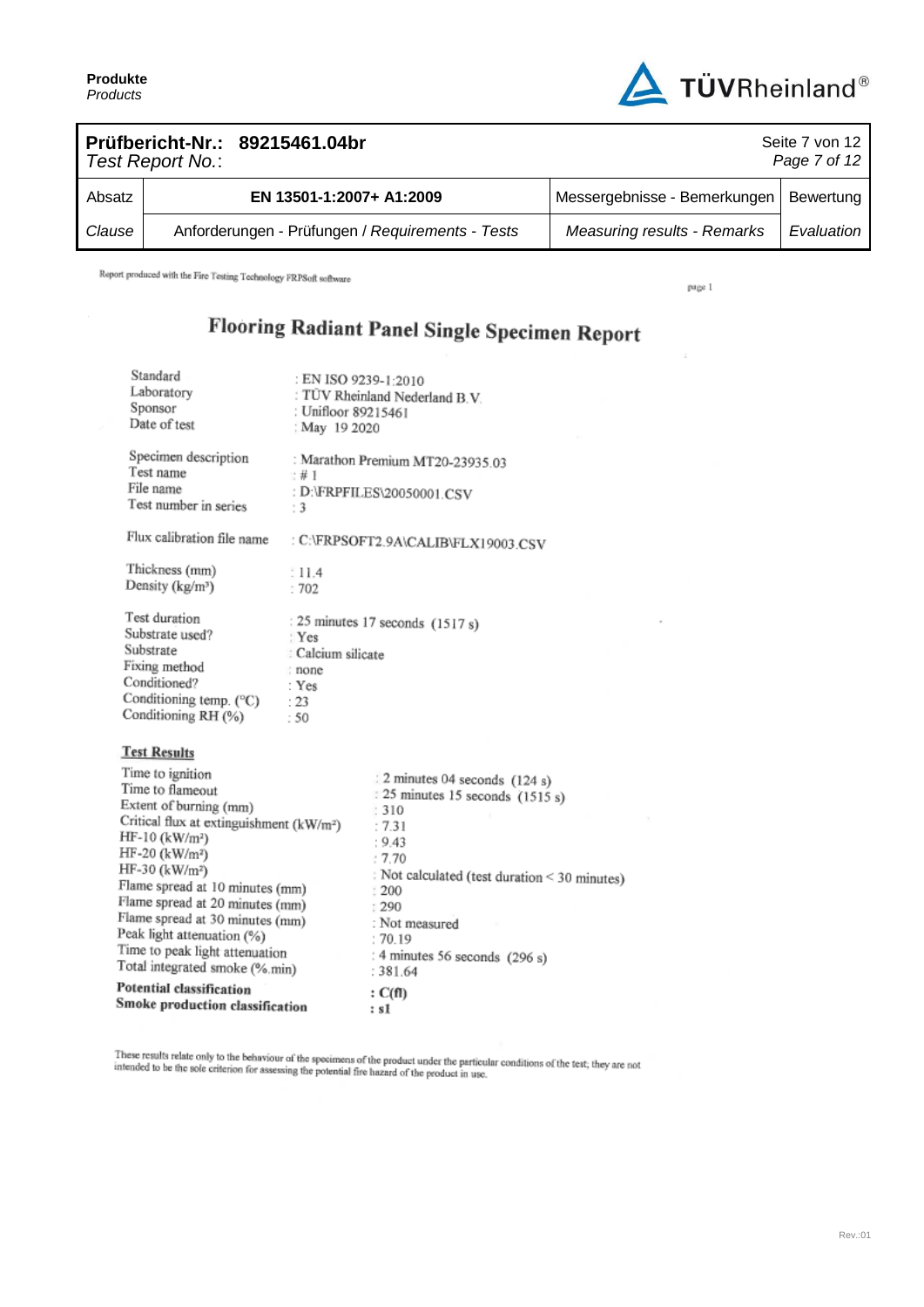

| Prüfbericht-Nr.: 89215461.04br<br>Seite 8 von 12<br>Page 8 of 12<br>Test Report No.: |  |                                                  |                                    |            |
|--------------------------------------------------------------------------------------|--|--------------------------------------------------|------------------------------------|------------|
| Absatz                                                                               |  | EN 13501-1:2007+ A1:2009                         | Messergebnisse - Bemerkungen       | Bewertung  |
| Clause                                                                               |  | Anforderungen - Prüfungen / Requirements - Tests | <b>Measuring results - Remarks</b> | Evaluation |

page 2



Test name  $: #1$ File name : D:\FRPFILES\20050001.CSV

#### **Rake Results**

| Position (mm) |        | Time (s) Flux (kW/m <sup>2</sup> ) Qsb (MJ/m <sup>2</sup> ) |                          | Position (mm) Time (s) $Flux (kWhm3)$ |                          |     | $Qsb$ ( $MJ/m2$ ) |
|---------------|--------|-------------------------------------------------------------|--------------------------|---------------------------------------|--------------------------|-----|-------------------|
| 60            | 179    | 11.1                                                        | 1.984                    | 510                                   | $\sim$                   | 3.7 | $\approx$         |
| 110           | 227    | 10.5                                                        | 2.374                    | 560                                   |                          | 3.1 | $\mathbf{r}$      |
| 160           | 288    | 9.9                                                         | 2.864                    | 610                                   | $\,$                     | 27  | $\sim$            |
| 210           | 732    | 9.3                                                         | 6.812                    | 660                                   |                          | 2.3 | $\sim$            |
| 260           | 888    | 8.3                                                         | 7.350                    | 710                                   | $\sim$                   | 2.0 | $\sim$            |
| 310           | 1387   | 7.3                                                         | 10.135                   | 760                                   | $\sim$                   | 1.7 |                   |
| 360           | $\sim$ | 6.2                                                         | $\sim$                   | 810                                   | $\sim$                   | 1.5 |                   |
| 410           | $\sim$ | 5.2                                                         | $\sim$                   | 860                                   | $\overline{\phantom{a}}$ | 13  | ۰                 |
| 460           | $\sim$ | 4.4                                                         | $\overline{\phantom{a}}$ | 910                                   |                          |     | $\sim$            |

### Comments

Specimen extinguished naturally.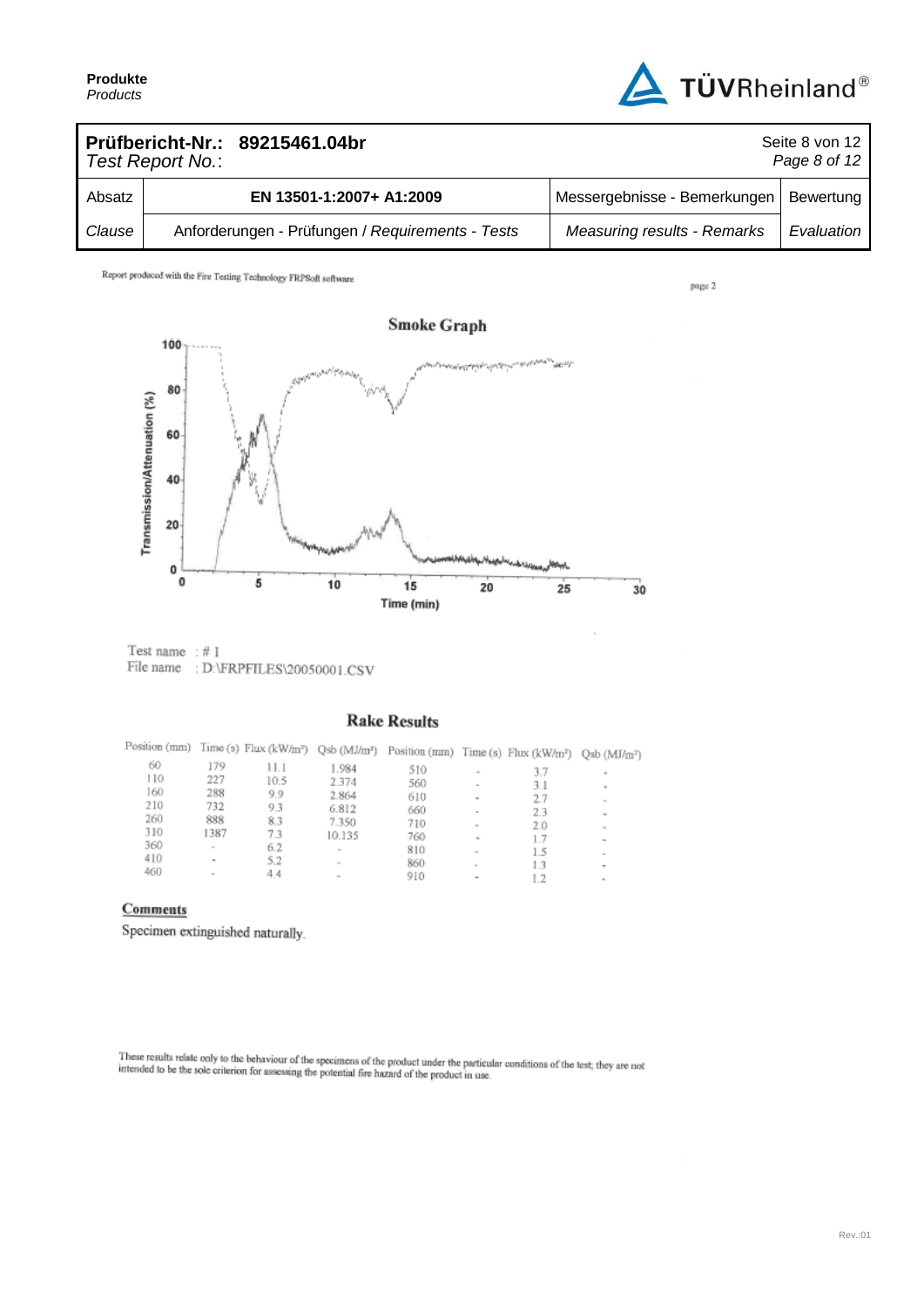**Produkte** *Products*



|        | Test Report No.: | Prüfbericht-Nr.: 89215461.04br                   |                                    | Seite 9 von 12<br>Page 9 of 12 |
|--------|------------------|--------------------------------------------------|------------------------------------|--------------------------------|
| Absatz |                  | EN 13501-1:2007+ A1:2009                         | Messergebnisse - Bemerkungen       | Bewertung                      |
| Clause |                  | Anforderungen - Prüfungen / Requirements - Tests | <b>Measuring results - Remarks</b> | Evaluation                     |

Report produced with the Fire Testing Technology FRPSoft software

page 1

 $\overline{\phantom{a}}$ 

# Flooring Radiant Panel Single Specimen Report

| Standard<br>Laboratory<br>Sponsor<br>Date of test                                                                                                                                                                                                                                                                                                                                                                             | : EN ISO 9239-1:2010<br>: Unifloor 89215461<br>: May 19 2020                                       | : TÜV Rheinland Nederland B.V.                                                                                                                                                                                                                               |  |  |
|-------------------------------------------------------------------------------------------------------------------------------------------------------------------------------------------------------------------------------------------------------------------------------------------------------------------------------------------------------------------------------------------------------------------------------|----------------------------------------------------------------------------------------------------|--------------------------------------------------------------------------------------------------------------------------------------------------------------------------------------------------------------------------------------------------------------|--|--|
| Specimen description<br>Test name<br>File name<br>Test number in series                                                                                                                                                                                                                                                                                                                                                       | : Marathon Premium MT20-23935.03<br>: #2<br>: D:\FRPFILES\20050002.CSV<br>- 3                      |                                                                                                                                                                                                                                                              |  |  |
| Flux calibration file name                                                                                                                                                                                                                                                                                                                                                                                                    |                                                                                                    | : C:\FRPSOFT2.9A\CALIB\FLX19003.CSV                                                                                                                                                                                                                          |  |  |
| Thickness (mm)<br>Density (kg/m <sup>3</sup> )                                                                                                                                                                                                                                                                                                                                                                                | : 11.4<br>1702                                                                                     |                                                                                                                                                                                                                                                              |  |  |
| Test duration<br>Substrate used?<br>Substrate<br>Fixing method<br>Conditioned?<br>Conditioning temp. $(^{\circ}C)$<br>Conditioning RH (%)                                                                                                                                                                                                                                                                                     | : 22 minutes 31 seconds $(1351 s)$<br>: Yes<br>: Calcium silicate<br>: none<br>Yes:<br>: 23<br>:50 |                                                                                                                                                                                                                                                              |  |  |
| <b>Test Results</b>                                                                                                                                                                                                                                                                                                                                                                                                           |                                                                                                    |                                                                                                                                                                                                                                                              |  |  |
| Time to ignition<br>Time to flameout<br>Extent of burning (mm)<br>Critical flux at extinguishment (kW/m <sup>2</sup> )<br>HF-10 (kW/m <sup>2</sup> )<br>$HF-20$ (kW/m <sup>2</sup> )<br>HF-30 (kW/m <sup>2</sup> )<br>Flame spread at 10 minutes (mm)<br>Flame spread at 20 minutes (mm)<br>Flame spread at 30 minutes (mm)<br>Peak light attenuation (%)<br>Time to peak light attenuation<br>Total integrated smoke (%.min) |                                                                                                    | 2 minutes 04 seconds (124 s)<br>: 22 minutes 29 seconds (1349 s)<br>: 300<br>:7.50<br>$-9.31$<br>:7.50<br>Not calculated (test duration < 30 minutes)<br>: 210<br>:300<br>: Not measured<br>:76.87<br>$\frac{1}{2}$ 4 minutes 42 seconds (282 s)<br>: 366.22 |  |  |
| Potential classification<br>Smoke production classification                                                                                                                                                                                                                                                                                                                                                                   |                                                                                                    | : C(f)<br>: s1                                                                                                                                                                                                                                               |  |  |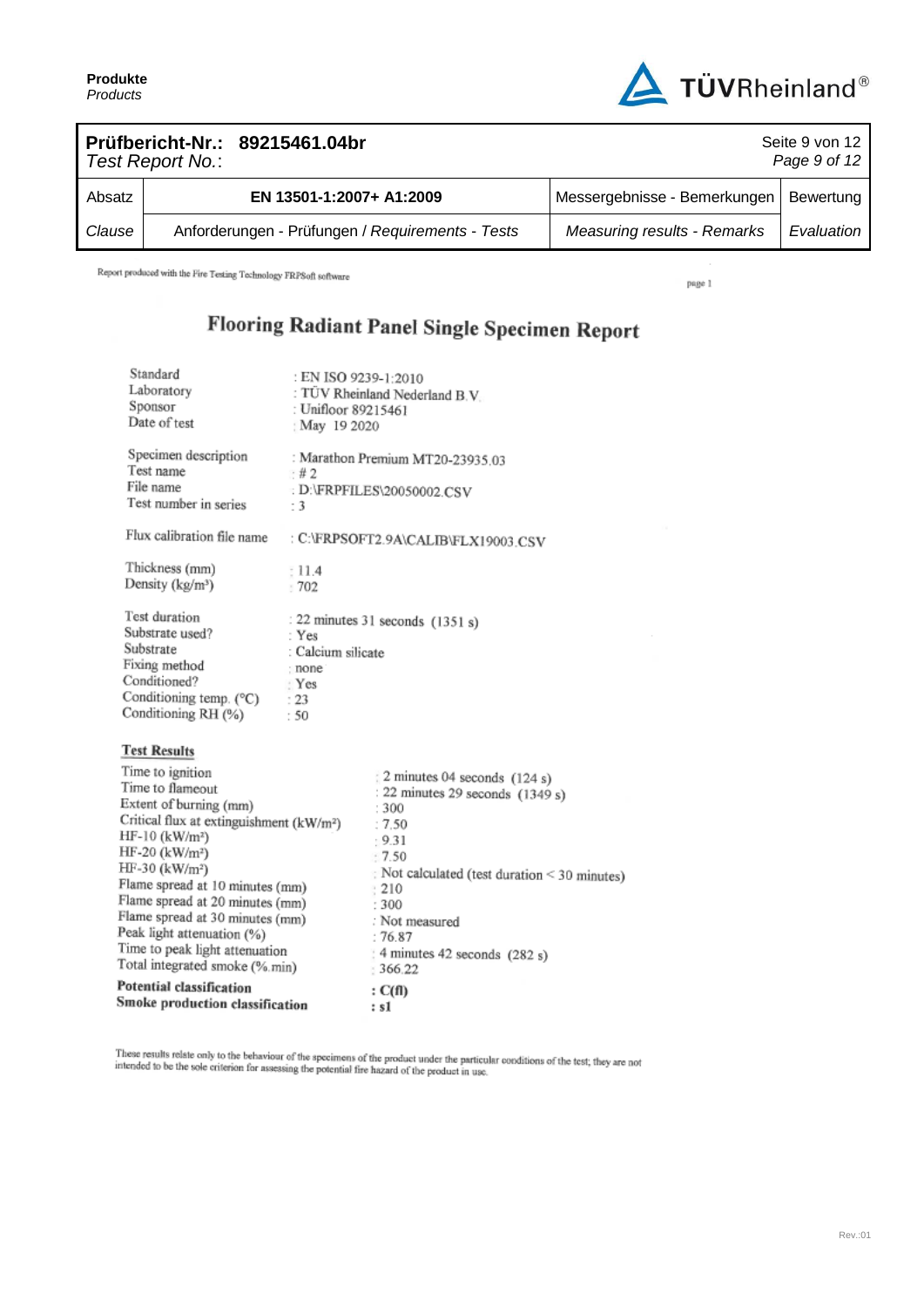

| Prüfbericht-Nr.: 89215461.04br<br>Test Report No.: |  |                                                  | Seite 10 von 12<br>Page 10 of 12   |            |
|----------------------------------------------------|--|--------------------------------------------------|------------------------------------|------------|
| Absatz                                             |  | EN 13501-1:2007+ A1:2009                         | Messergebnisse - Bemerkungen       | Bewertung  |
| Clause                                             |  | Anforderungen - Prüfungen / Requirements - Tests | <b>Measuring results - Remarks</b> | Evaluation |

page 2



Test name  $: #2$ File name : D:\FRPFILES\20050002.CSV

#### **Rake Results**

| Position (mm) |        |      |                          | Time (s) Flux (kW/m <sup>2</sup> ) Qsb (MJ/m <sup>2</sup> ) Position (mm) Time (s) Flux (kW/m <sup>2</sup> ) |                          |     | Qsb (MJ/m <sup>2</sup> ) |
|---------------|--------|------|--------------------------|--------------------------------------------------------------------------------------------------------------|--------------------------|-----|--------------------------|
| 60            | 187    | 11.1 | 2.073                    | 510                                                                                                          |                          | 3.7 | ۰                        |
| 110           | 227    | 10.5 | 2.374                    | 560                                                                                                          | $\sim$                   | 3.1 | $\qquad \qquad$          |
| 160           | 265    | 9.9  | 2.635                    | 610                                                                                                          | ۰                        | 2.7 | $\overline{\phantom{a}}$ |
| 210           | 487    | 9.3  | 4.532                    | 660                                                                                                          | $\sim$                   | 2.3 | $\equiv$                 |
| 260           | 859    | 83   | 7.110                    | 710                                                                                                          | $\overline{\phantom{a}}$ | 2.0 |                          |
| 310           | $\,$   | 7.3  | ۰                        | 760                                                                                                          | $\sim$                   | 1.7 |                          |
| 360           | $\,$   | 6.2  | ×                        | 810                                                                                                          | $\sim$                   | 1.5 | ۰                        |
| 410           | $\sim$ | 5.2  | $\overline{\phantom{a}}$ | 860                                                                                                          | $\sim$                   | 1.3 | ×.                       |
| 460           | ۰      | 4.4  | $\sim$                   | 910                                                                                                          | $\overline{\phantom{a}}$ | 1.2 | ۰                        |

#### Comments

Specimen extinguished naturally.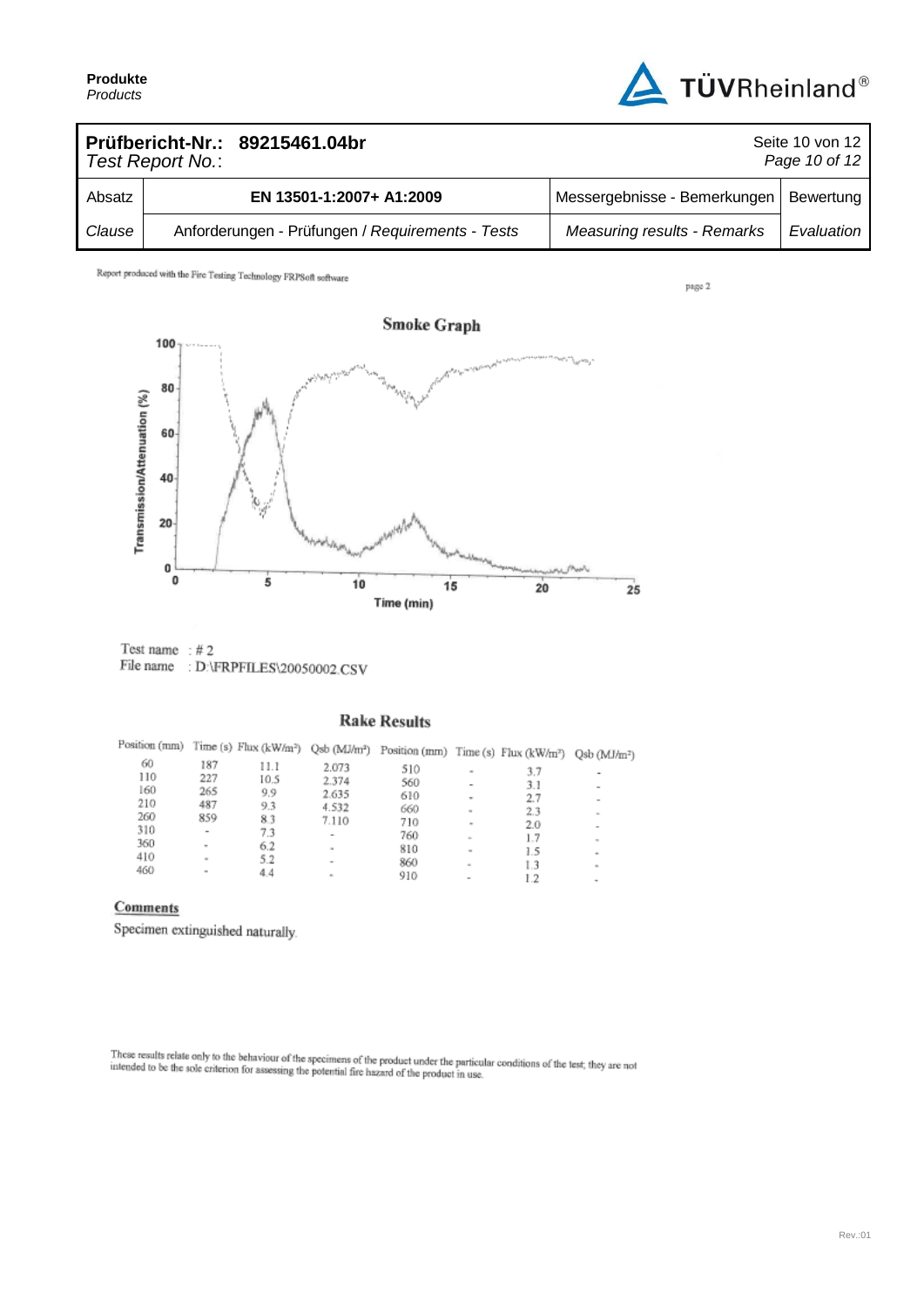

| Prüfbericht-Nr.: 89215461.04br<br>Test Report No.: |  |                                                  | Seite 11 von 12<br>Page 11 of 12   |            |
|----------------------------------------------------|--|--------------------------------------------------|------------------------------------|------------|
| Absatz                                             |  | EN 13501-1:2007+ A1:2009                         | Messergebnisse - Bemerkungen       | Bewertung  |
| Clause                                             |  | Anforderungen - Prüfungen / Requirements - Tests | <b>Measuring results - Remarks</b> | Evaluation |

page 1

## Flooring Radiant Panel Single Specimen Report

| Standard<br>Laboratory<br>Sponsor<br>Date of test                                                                                                      | EN ISO 9239-1:2010<br>: Unifloor 89215461<br>: May 19 2020    | : TUV Rheinland Nederland B.V.                                                                 |
|--------------------------------------------------------------------------------------------------------------------------------------------------------|---------------------------------------------------------------|------------------------------------------------------------------------------------------------|
| Specimen description<br>Test name<br>File name<br>Test number in series                                                                                | : 43<br>: 3                                                   | : Marathon Premium MT20-23935.03<br>: D:\FRPFILES\20050003.CSV                                 |
| Flux calibration file name                                                                                                                             |                                                               | : C:\FRPSOFT2.9A\CALIB\FLX19003.CSV                                                            |
| Thickness (mm)<br>Density ( $kg/m3$ )                                                                                                                  | : 11.4<br>1702                                                |                                                                                                |
| Test duration<br>Substrate used?<br>Substrate<br>Fixing method<br>Conditioned?<br>Conditioning temp. (°C)<br>Conditioning RH (%)                       | : Yes<br>: Calcium silicate<br>: none<br>: Yes<br>: 23<br>:50 | : 25 minutes 24 seconds $(1524 s)$                                                             |
| <b>Test Results</b>                                                                                                                                    |                                                               |                                                                                                |
| Time to ignition<br>Time to flameout<br>Extent of burning (mm)<br>Critical flux at extinguishment (kW/m <sup>2</sup> )<br>$HF-10$ (kW/m <sup>2</sup> ) |                                                               | : 2 minutes 04 seconds (124 s)<br>: 15 minutes 54 seconds (954 s)<br>: 200<br>: 9.43<br>: 9.43 |
| $HF-20$ (kW/m <sup>2</sup> )<br>HF-30 (kW/m <sup>2</sup> )<br>Flame spread at 10 minutes (mm)                                                          |                                                               | : 9.43<br>: Not calculated (test duration < 30 minutes)<br>: 200                               |
| Flame spread at 20 minutes (mm)<br>Flame spread at 30 minutes (mm)<br>Peak light attenuation (%)                                                       |                                                               | : 200<br>: Not measured<br>: 72.55                                                             |
| Time to peak light attenuation<br>Total integrated smoke (%.min)                                                                                       |                                                               | : 4 minutes 47 seconds (287 s)<br>: 294.83                                                     |

Potential classification Smoke production classification

These results relate only to the behaviour of the specimens of the product under the particular conditions of the test; they are not intended to be the sole criterion for assessing the potential fire bazard of the product

 $: s1$ 

:  $A2(fI)/B(fI)$